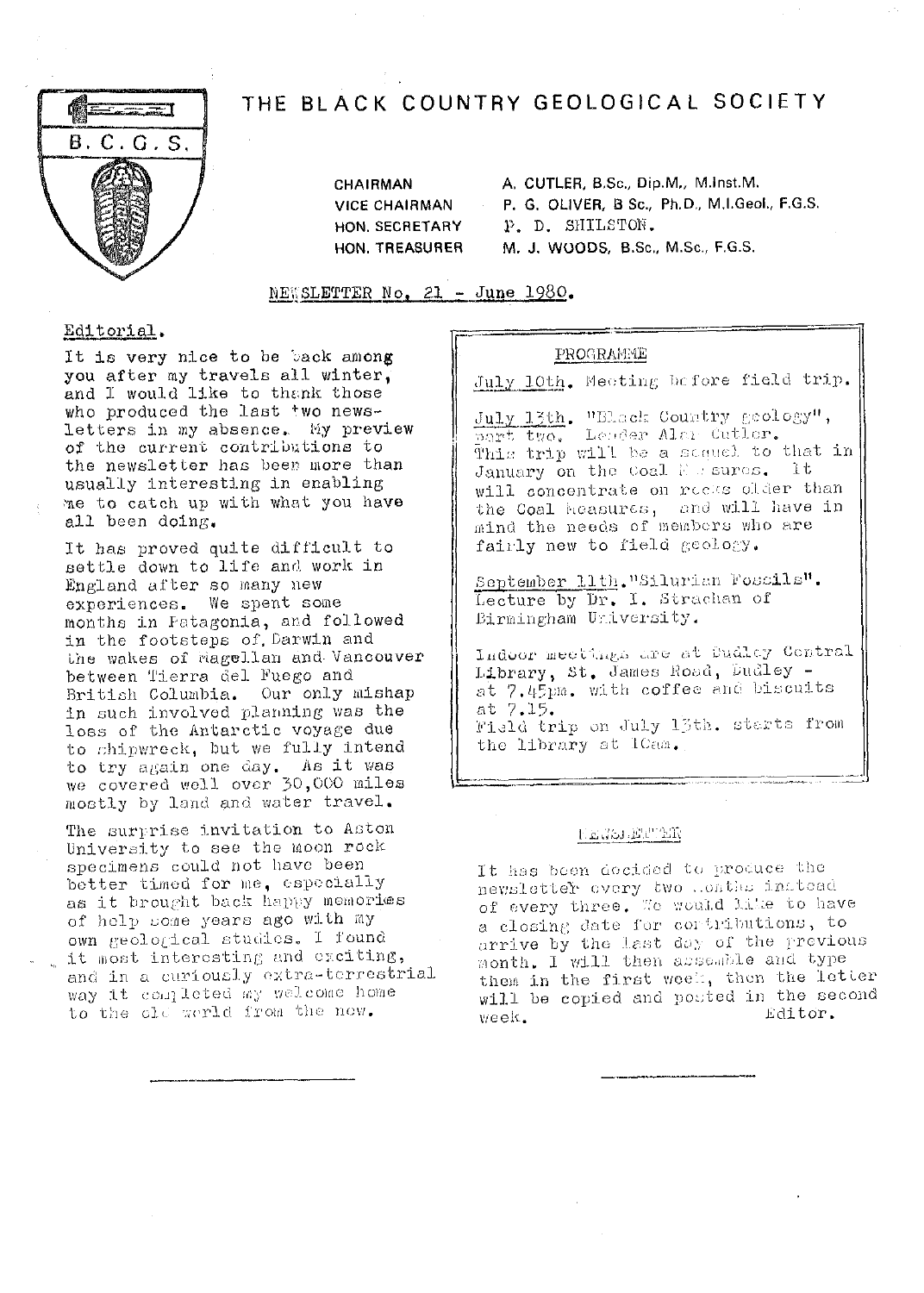## GEOLOGICAL AND POLITICAL ASPECTS

#### OF OIL EXPLORATION.

On the 7th February 1980 the society was lucky to welcome Dr. Colin Phipps as guest lecturer. The meeting was well attended and thoroughly enjoyed by overyone. Dr. Phipps started by outlining the history of the oil industry. In England oil was first obtained from Scottish shales at the turn of the century. The industry in Scotland lasted for 75 years. During the first world war the liberals under Lloyd George ordered the search for more oil and many test wells were sunk in the bast Midlands. Later during the 1930's several small fields were found in the Millstone Grit near Nottingham but the amount of oil produced was small. Exploitation of British oil was hampered by the lack of technology and the discovery of oil in the Middle East. These countries were politically immature and allowed the oil companies to dictate the low price paid for oil. It was therefore uneconomical to seach for oil in other parts of the world. With improved technology since world war two and the formation of OPEC in the 1970's the search for oil in Britain has become economical.

Dr. Fhipps also described the  $\langle$  technological development of drilling equipment and processes for extracting oil. Frimary oil extraction usually only removes  $1\%$  of the oil in a field. Secondary techniques such as pumping water or gas into a well to replace the oil and maintain the pressure are needed to extract more oil. Tertiary techniques are now being developed, for example the use of surfactant.

Dr. Phipps descibed his frustration as an M.P. when, as the only geologist in "the house", he was unable to impress upon his colleagues the significance of

oil in world economic development, and how important it is that Britain should be conserving her energy resources and looking for alternative methods of energy production. He illustrated this point by discussing how oil had already affected world economic and political development.

Only a few of the many topics covered by Dr. Phipps have been mentioned. I have been totally unable to match Dr. Phipps style which made his Lecture so entertaining and interesting.

 $A - S -$ 

May lst.

#### MEMBERS' EVERING.

The first half of the evening was devoted to a demonstration of close-up photography of goologiest specimens. Douglas Bedson came very well equipped for a practical demonstration, and systematically explained from the simple to the complex how such apparatus is used. He showed his results on prints and transparencies, usually uses high speed Ektachrome film and Silurian fossils from Wrens lest as subjects.

He began with a simple  $\frac{1}{2}$ Jmm. camera, additional lenses of varying power for closer focussing and electronic flashes, all of modest cost. The use of a high stop to increase the depth of field, so important at close range, and the bouncing of a flash off a white background were emplained. Zoom lenses, extension rings, bellows and telephoto lenses were shown in their varying applications to close-up work down to the two inch range.

It was interesting to see the use of a reversing attachment between the camera and its reversed standard lens for very close work, and the mount to add a microscope lens to the camera. For flash closer than one metre, there is a ring flash which encircles the lens. As each item was demonstrated, we were given that most important piece of information, its price range.

In the second part of the evening,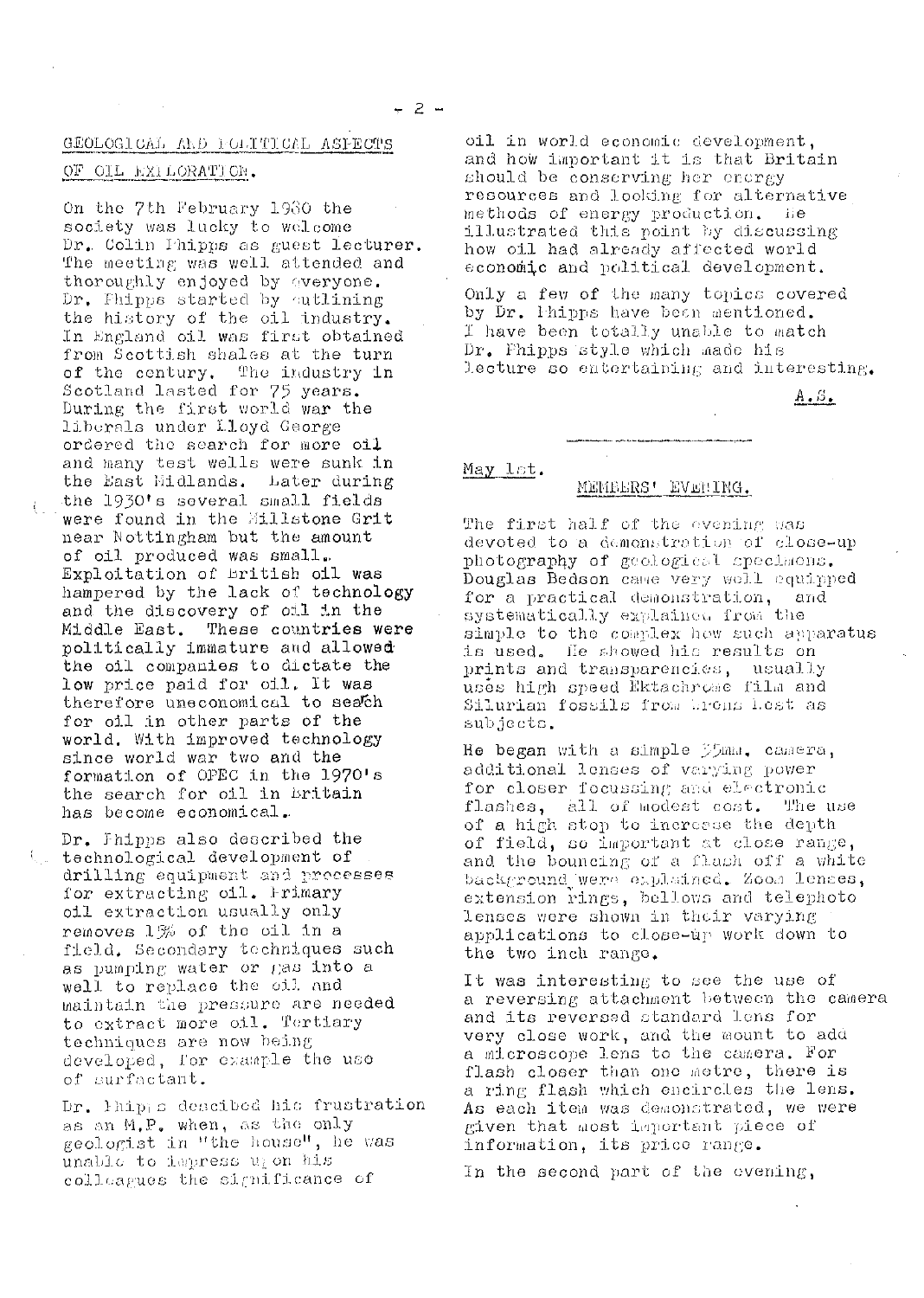Alan Cutler and Poter Parkes showed the beginning of a collection of slides of society events and geological exposures, which they hope to increase and use for teaching as more become available from members. Some shown were type specimens, trilobites, crinoids and a Coal Measures fish in its natural uncompressed shape. Others were of field trips and the exposures seen, and exercised our memories and powers of identification.  $S.P.$ 

# December 13th. MINERALISATION.

Lecture by Dr. Barnes of Swansea University. (First half of report)

This interesting and illuminating lecture emphasised the diversity of modes of occurence of mineral deposits around the world. Minerals which are of economic importance may have a variety of origins and may therefore be found in a variety of deposits. The tendency to think of minerals occurting mainly in veins was dispersed as the lecture progressed.

Placer deposits are the main source of tin and gold. 55% of the world's tin is found in gravels or on river terraces and 70% of the world's gold comes from the Precambrian placer deposits of Witwatersrand which outcrop in Johannesburg, South but are covered by 3000 Africa, feet of overlying rock in mest places. The deposit is a fan conglomerate composed of very poorly sorted material, with pebbles up to an incl in diameter. The material was eroded from the Subzilland Synton and subsequently undervent slight metamoryhism which produced the present day our risite. The

conglomerate contains bands of carbon which were considered to be inorganic. but recent research has shown that organic structures rescabling those of fungi are present. Gold has recrystallised in the matrix and the highest concentrations are found in the carbon bands where it seems closely related to the fungi structures. One theory suggests that the fungi took in a very weak solution of gold, concentrated it and eventually precipitated it. Gold in Nevada also occurs in association with organic matter and it may have a similar origin.

The extent of the Witwatersrand placer deposits remains unknown. Hining was extended down to 11,000 feet and there are plans to mine to 13,000 feet. However they are experiencing many problems at these depths because of the increase in temperature with depth and the tendency of the rocks to expand and explode when the pressure is removed from them.

Another form of sedimentary mineral deposit is the salt and chale deposit of Kupferschrefer in Germany. These deposits are half a mile thick and contain copper, silver, lead and zinc. Material from the Harzog mountains was taken in solution to the Zechstein Sea and later concentrated because of evaporation. Large deposits of this type also occur in Zambia and are a major source of copper.

The irregular lead and zinc ore bodies in the limestones of the Missouri Belt have a leas abvious interpretation. The minerals were deposited from low temperature solutions in what appear to be collapsed caverns. The caverns possibly collapsed after the limestones were buried and they provided a transit zone for water movement and the concentration of metals. The problem is to determine how the metals were precipitated. One suggestion is that sodium chloride solutions with metals in them were moving through the rocks and precipitation of the ores occurred when sulphides were encountered. Hydrogen sulphide helps the precipitation of the metals and this gas is associated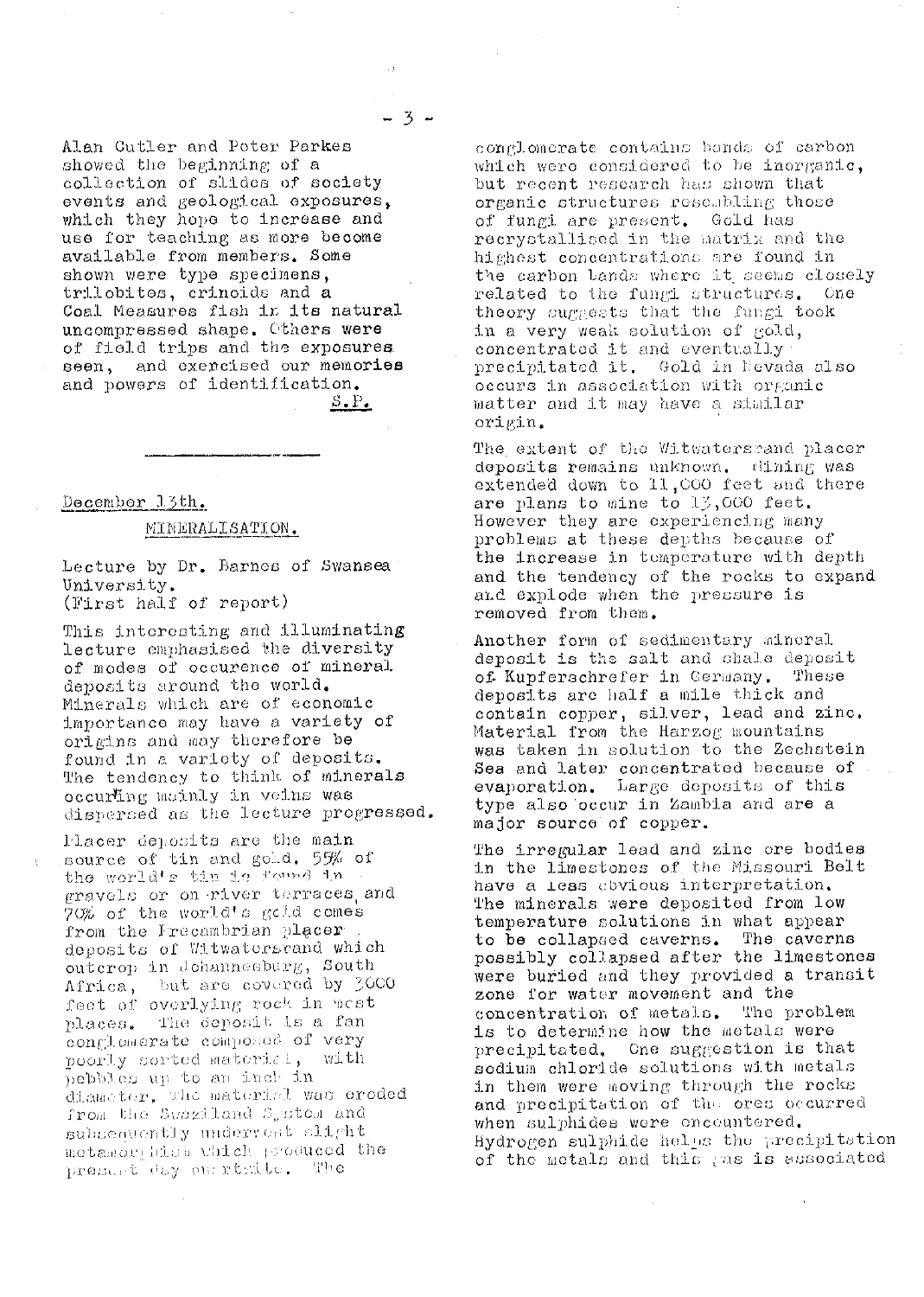with the presence of bacteria and mothane.

Lode deposits are another form of mineral occurrence and they may be of two types, i.e. veins which have length and no great phickness, and mineral impregnations where the mineral is disseminated throughout the rock at a relatively low concentration. Lode deposits provide an important source of copper. At Butte in Montana copper occurs in rich veins in a heavily faulted quartz monzonite, a rock in which orthoclase and plagioclase are equal. At Bingham copper is again associated with the same type of rock but it is disseminated through the monzonite. These copper deposits are often called porphyry copper deposits and they account for 50% of the world's coppor, the massive type of deposit providing more than the voins. M.O.

(The second part of this report will appear in the next issue)

#### Aston University. June 4th. MOCN ROCKS.

A small party from the society was invited by Professor Hawkes to see an exhibition of moon rock specimens from the Apollo programme, which the University had care of for a few days. Those of us who attended had been warned about security, but it was most unobtrusive.

The first exhibit to view was part of a series of wall displays, while the speciaens were being distributed on the microscopes. This showed stratigraphy as applied to the moon, basically in intervals of 1000 million years. The youngest is the Copernian, up to 2000 m.y. in age, then Eratosthenian, from 2 to 3000m.y. Imbrian extends

from 3 to 4000 m.y. and Pre-Imbrian is older than 4000m.y. The older groups are subdivided into igneous rocks which are mainly lavas, and major impact craters and their associated ejected products.

Weathering processes are quite different from those on earth since there is no atmosphere and no water, and therefore no water laid sedimentary rocks and no fossils. Lack of an atmosphere has allowed the impact of vast numbers of meteorites onto the moon, and these have had the most obvious effect upon the surface. Other processes are trivial by comparison, such as the slow mass wasting under the influence of gravity only one sixth that of the earth, and the large daily temperature range of  $250^{\circ}$ C.

Twelve thin sections were exhibited on polarising microscopes which allowed viewing by transmitted plane polarised and crossed polarised light, and also had an alternative system of reflected light to examine the opaque minerals. There was a card with information beside each specimen. Some specimens were basalts, some breccias, and some were regolith (the nearest thing to lunar soil) in graded grain sizes. Most of the moon basalts are older than 3000m.y. a sobering thought for one's sense of wonder when compared with our own dynamic planet.

#### $Specimens. -$

- A. Porphyritic basalt containing phenocrysts (large crystals) of olivine, clinopyroxene and ilmenite (a titanium mineral). From a mare (smooth lunar "sea") area.
- B. High titanium mare basalt, with large plagioclase feldspar crystal's enclosing pyroxenes, and containing more ilmenite. It also contained crystobalite, a silica polymorph which is raye in earth basalts.

High titanium basalts are mostly of Imbrian age. Those with low titanium are often Pre-Imbrian and contain more rare earth elements than do this planet's.

C. Anorthosite, composed of 95% plagioclase feldspar. The entaclestic nature of the specificn was shown by crushing which had offset crystal twinning. Ferhans this is the eldest